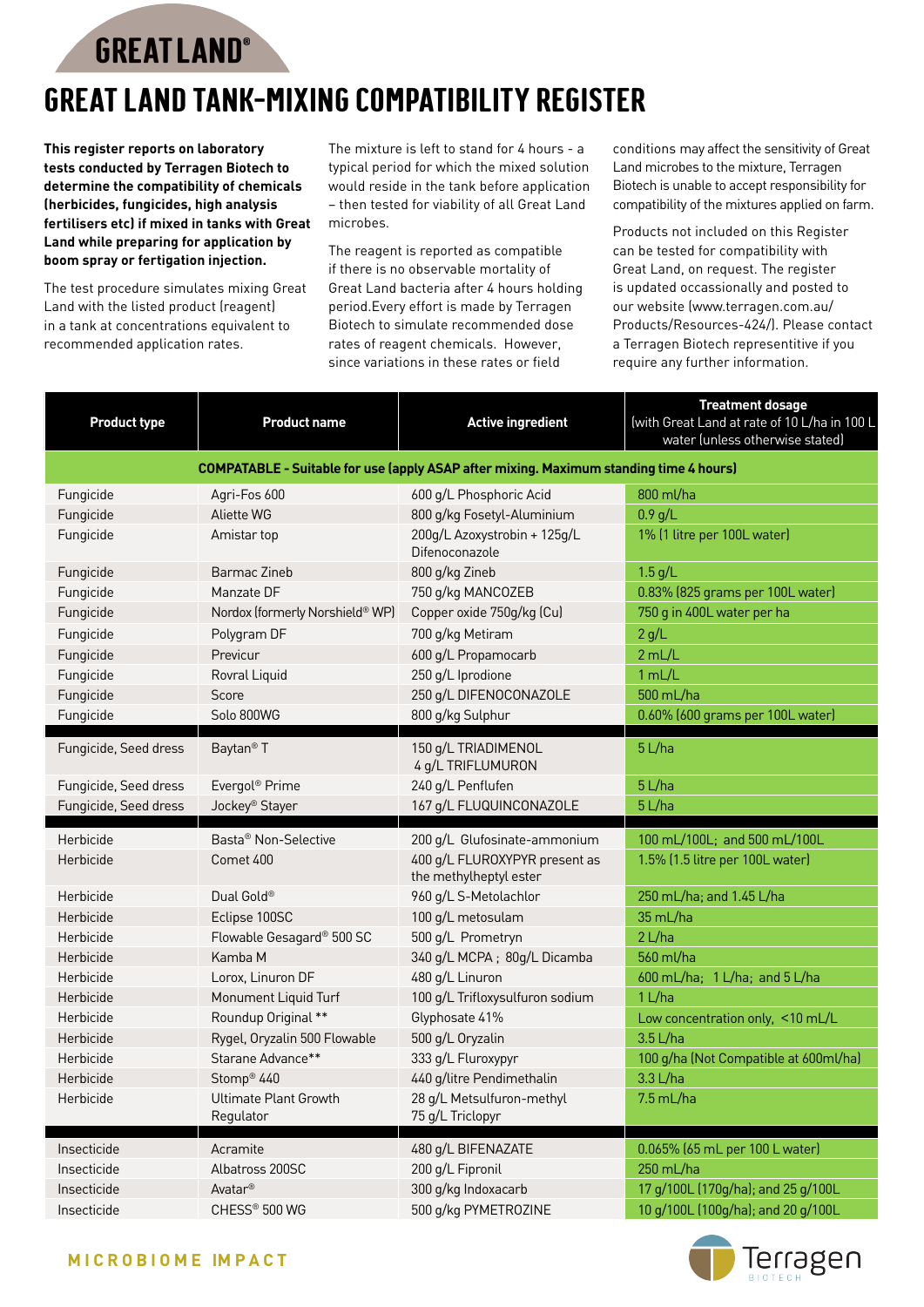## **GREATLAND®**

| Insecticide<br>Confidor 200 SC<br>200 g/L Imidacloprid<br>$1$ ml/L<br>Insecticide<br>Delfin WG Biological Insecticide<br>Bacilus thuringienis subspecies<br>$0.5$ g/L<br>kurstaki strain SA-11<br>Kohinor 350<br>0.17% (170 mL per 100 L water)<br>Insecticide<br>350 g/L IMIDACLOPRID<br>20 g/100L (200 g/ha); and 40 g/100L<br>Movento <sup>®</sup> 240 SC ^<br>Insecticide<br>240 g/L Spirtetramat<br>200 g/L Fipronil<br>5.7 mL/3.8L<br>Insecticide<br>Regent 200SC<br>18 g/L Abamectin<br>0.12% (120 mL per 100 L water)<br>Insecticide<br>Sorcerer<br>120 g/L Spinetoram<br>Insecticide<br>Success Neo<br>200 ml/ha; and 400 ml/ha<br>200 g/L Clothianidin<br>5 mL/tree<br>Insecticide<br>Sumitomo Shield Systemic **<br>Xen Tari WG Bta<br>Bacillus thuringiensis susb. Aizawai,<br>$0.5$ g/L<br>Insecticide -Biological<br>serotype H7, STRain ABTS-1857.<br>Hasten Spray Adjuvant<br>704 g/L Ethyl & Methyl Esters of<br>300 L/ha; and 20 L/ha (GL @ 25 L/ha)<br>Adjuvant<br>vege oil<br>Uptake Spraying Oil<br>582 g/L Paraffinic oil and 240 g/L<br>500 mL/ha<br>Adjuvant<br>Anon-ionic surfactant<br>Soluble / Liquid Fert<br>100% (10 kg per 10 L water,<br>Mag Sulphate<br>Magnesium sulfate, heptahydrate<br>99.5% Purity<br>typically injected - fertigation)<br>50% w/v (50 kg per 100 L water)<br>Soluble / Liquid Fert<br>Maximum MKP<br>Phosphoric acid, monopotassium<br>salt; Mono potassium phosphate;<br>Potassium dihydrogen<br>orthophosphate. 23% Phosphorus<br>28% Potassium |
|----------------------------------------------------------------------------------------------------------------------------------------------------------------------------------------------------------------------------------------------------------------------------------------------------------------------------------------------------------------------------------------------------------------------------------------------------------------------------------------------------------------------------------------------------------------------------------------------------------------------------------------------------------------------------------------------------------------------------------------------------------------------------------------------------------------------------------------------------------------------------------------------------------------------------------------------------------------------------------------------------------------------------------------------------------------------------------------------------------------------------------------------------------------------------------------------------------------------------------------------------------------------------------------------------------------------------------------------------------------------------------------------------------------------------------------------------------------------------------------------------------|
|                                                                                                                                                                                                                                                                                                                                                                                                                                                                                                                                                                                                                                                                                                                                                                                                                                                                                                                                                                                                                                                                                                                                                                                                                                                                                                                                                                                                                                                                                                          |
|                                                                                                                                                                                                                                                                                                                                                                                                                                                                                                                                                                                                                                                                                                                                                                                                                                                                                                                                                                                                                                                                                                                                                                                                                                                                                                                                                                                                                                                                                                          |
|                                                                                                                                                                                                                                                                                                                                                                                                                                                                                                                                                                                                                                                                                                                                                                                                                                                                                                                                                                                                                                                                                                                                                                                                                                                                                                                                                                                                                                                                                                          |
|                                                                                                                                                                                                                                                                                                                                                                                                                                                                                                                                                                                                                                                                                                                                                                                                                                                                                                                                                                                                                                                                                                                                                                                                                                                                                                                                                                                                                                                                                                          |
|                                                                                                                                                                                                                                                                                                                                                                                                                                                                                                                                                                                                                                                                                                                                                                                                                                                                                                                                                                                                                                                                                                                                                                                                                                                                                                                                                                                                                                                                                                          |
|                                                                                                                                                                                                                                                                                                                                                                                                                                                                                                                                                                                                                                                                                                                                                                                                                                                                                                                                                                                                                                                                                                                                                                                                                                                                                                                                                                                                                                                                                                          |
|                                                                                                                                                                                                                                                                                                                                                                                                                                                                                                                                                                                                                                                                                                                                                                                                                                                                                                                                                                                                                                                                                                                                                                                                                                                                                                                                                                                                                                                                                                          |
|                                                                                                                                                                                                                                                                                                                                                                                                                                                                                                                                                                                                                                                                                                                                                                                                                                                                                                                                                                                                                                                                                                                                                                                                                                                                                                                                                                                                                                                                                                          |
|                                                                                                                                                                                                                                                                                                                                                                                                                                                                                                                                                                                                                                                                                                                                                                                                                                                                                                                                                                                                                                                                                                                                                                                                                                                                                                                                                                                                                                                                                                          |
|                                                                                                                                                                                                                                                                                                                                                                                                                                                                                                                                                                                                                                                                                                                                                                                                                                                                                                                                                                                                                                                                                                                                                                                                                                                                                                                                                                                                                                                                                                          |
|                                                                                                                                                                                                                                                                                                                                                                                                                                                                                                                                                                                                                                                                                                                                                                                                                                                                                                                                                                                                                                                                                                                                                                                                                                                                                                                                                                                                                                                                                                          |
|                                                                                                                                                                                                                                                                                                                                                                                                                                                                                                                                                                                                                                                                                                                                                                                                                                                                                                                                                                                                                                                                                                                                                                                                                                                                                                                                                                                                                                                                                                          |
|                                                                                                                                                                                                                                                                                                                                                                                                                                                                                                                                                                                                                                                                                                                                                                                                                                                                                                                                                                                                                                                                                                                                                                                                                                                                                                                                                                                                                                                                                                          |
|                                                                                                                                                                                                                                                                                                                                                                                                                                                                                                                                                                                                                                                                                                                                                                                                                                                                                                                                                                                                                                                                                                                                                                                                                                                                                                                                                                                                                                                                                                          |
|                                                                                                                                                                                                                                                                                                                                                                                                                                                                                                                                                                                                                                                                                                                                                                                                                                                                                                                                                                                                                                                                                                                                                                                                                                                                                                                                                                                                                                                                                                          |
| Soluble / Liquid Fert<br>Mo - 25%, P - 11%<br>3%<br>SprayGro Molyphos                                                                                                                                                                                                                                                                                                                                                                                                                                                                                                                                                                                                                                                                                                                                                                                                                                                                                                                                                                                                                                                                                                                                                                                                                                                                                                                                                                                                                                    |
| Soluble / Liquid Fert<br>SprayGro NS50<br>$N - 30\%$ , S - 20%<br>3%                                                                                                                                                                                                                                                                                                                                                                                                                                                                                                                                                                                                                                                                                                                                                                                                                                                                                                                                                                                                                                                                                                                                                                                                                                                                                                                                                                                                                                     |
| NPKS + organic<br>NPKS (5-15-35-0) + organic<br>5 L per 10 L Great Land<br>Advanced Komplete<br>catalysts<br>catalysts                                                                                                                                                                                                                                                                                                                                                                                                                                                                                                                                                                                                                                                                                                                                                                                                                                                                                                                                                                                                                                                                                                                                                                                                                                                                                                                                                                                   |
| NPKS (0-4-1-0) + microbial culture<br>$4.5$ L/ha<br><b>Biological Culture</b><br><b>BioAg Balance &amp; Grow</b>                                                                                                                                                                                                                                                                                                                                                                                                                                                                                                                                                                                                                                                                                                                                                                                                                                                                                                                                                                                                                                                                                                                                                                                                                                                                                                                                                                                         |
| Growth regulator<br>50 g/L uniconazole<br>500 mL/ha<br>Sumagic                                                                                                                                                                                                                                                                                                                                                                                                                                                                                                                                                                                                                                                                                                                                                                                                                                                                                                                                                                                                                                                                                                                                                                                                                                                                                                                                                                                                                                           |
| 7 L/ha in 1:10 dilution                                                                                                                                                                                                                                                                                                                                                                                                                                                                                                                                                                                                                                                                                                                                                                                                                                                                                                                                                                                                                                                                                                                                                                                                                                                                                                                                                                                                                                                                                  |
| Salmon hydrolysate<br>Fish<br>N/A<br>N/A<br>Fish<br>Salmon hydrolysate<br>7 L/ha in 1:20 dilution                                                                                                                                                                                                                                                                                                                                                                                                                                                                                                                                                                                                                                                                                                                                                                                                                                                                                                                                                                                                                                                                                                                                                                                                                                                                                                                                                                                                        |
| NOT COMPATIBLE - UNSUITABLE FOR USE WITH GREAT LAND                                                                                                                                                                                                                                                                                                                                                                                                                                                                                                                                                                                                                                                                                                                                                                                                                                                                                                                                                                                                                                                                                                                                                                                                                                                                                                                                                                                                                                                      |
| Azoxystrobin 250g/L<br>$0.9$ g/L<br>Fungicide<br>Amistar 250SC                                                                                                                                                                                                                                                                                                                                                                                                                                                                                                                                                                                                                                                                                                                                                                                                                                                                                                                                                                                                                                                                                                                                                                                                                                                                                                                                                                                                                                           |
| 375q/kg COPPER (Cu) present as<br>0.21% (210 g per 100 L water)<br>Fungicide<br>Champ Dry Prill<br><b>CUPRIC HYDROXIDE</b>                                                                                                                                                                                                                                                                                                                                                                                                                                                                                                                                                                                                                                                                                                                                                                                                                                                                                                                                                                                                                                                                                                                                                                                                                                                                                                                                                                               |
| 250 g/L DIFENOCONAZOLE<br>500 mL/ha<br>Fungicide<br>Digger                                                                                                                                                                                                                                                                                                                                                                                                                                                                                                                                                                                                                                                                                                                                                                                                                                                                                                                                                                                                                                                                                                                                                                                                                                                                                                                                                                                                                                               |
| 350 g/kg Copper present as cupric<br>2 g/L<br>Fungicide<br>Kocide Blue Xtra<br>hydroxide                                                                                                                                                                                                                                                                                                                                                                                                                                                                                                                                                                                                                                                                                                                                                                                                                                                                                                                                                                                                                                                                                                                                                                                                                                                                                                                                                                                                                 |
| 400 g/L Phosphorous Acid<br>$5$ ml/L<br>Fungicide<br>Nitro Throw Down                                                                                                                                                                                                                                                                                                                                                                                                                                                                                                                                                                                                                                                                                                                                                                                                                                                                                                                                                                                                                                                                                                                                                                                                                                                                                                                                                                                                                                    |
| 250 g/L Hydrogen Peroxide<br>$2.5$ ml/L<br>Fungicide<br>Peroxy Treat                                                                                                                                                                                                                                                                                                                                                                                                                                                                                                                                                                                                                                                                                                                                                                                                                                                                                                                                                                                                                                                                                                                                                                                                                                                                                                                                                                                                                                     |
| Ridomil Gold Plus®<br>50 g/kg Metalaxyl-M<br>Fungicide<br>2 kg/ha<br>390 g/kg Copper Hydroxide                                                                                                                                                                                                                                                                                                                                                                                                                                                                                                                                                                                                                                                                                                                                                                                                                                                                                                                                                                                                                                                                                                                                                                                                                                                                                                                                                                                                           |
| 480 g/L Metalaxl-M<br>Ridomil Gold® 480 SL<br>0.625 kg/ha<br>Fungicide                                                                                                                                                                                                                                                                                                                                                                                                                                                                                                                                                                                                                                                                                                                                                                                                                                                                                                                                                                                                                                                                                                                                                                                                                                                                                                                                                                                                                                   |
| 120 g/L Mercury as Methoxyethyl<br>250 mL/250L; and 80 mL/ha<br>Fungicide<br>Shirtan<br>Mercuric Chloride                                                                                                                                                                                                                                                                                                                                                                                                                                                                                                                                                                                                                                                                                                                                                                                                                                                                                                                                                                                                                                                                                                                                                                                                                                                                                                                                                                                                |
| 2 g/l<br>Fungicide<br>800 g/kg Thiram<br>Thiragranz                                                                                                                                                                                                                                                                                                                                                                                                                                                                                                                                                                                                                                                                                                                                                                                                                                                                                                                                                                                                                                                                                                                                                                                                                                                                                                                                                                                                                                                      |
| Tilt®<br>Fungicide<br>250 g/L Propiconazole<br>120 mL/ha                                                                                                                                                                                                                                                                                                                                                                                                                                                                                                                                                                                                                                                                                                                                                                                                                                                                                                                                                                                                                                                                                                                                                                                                                                                                                                                                                                                                                                                 |
| 190 g/L Cu as Triabasic copper<br>Fungicide<br>Tri-Base Blue<br>450 mL/100L water<br>sulphate                                                                                                                                                                                                                                                                                                                                                                                                                                                                                                                                                                                                                                                                                                                                                                                                                                                                                                                                                                                                                                                                                                                                                                                                                                                                                                                                                                                                            |
| 830 g/L Paraffinic oil<br>10% (3 L per 30 L water)<br>Fungicide / Pesticide<br>Trump Oil                                                                                                                                                                                                                                                                                                                                                                                                                                                                                                                                                                                                                                                                                                                                                                                                                                                                                                                                                                                                                                                                                                                                                                                                                                                                                                                                                                                                                 |
| 350 g/L METALAXYL-M<br>5 L/ha<br>Fungicide, Seed Dress<br>Apron XL 350 ES                                                                                                                                                                                                                                                                                                                                                                                                                                                                                                                                                                                                                                                                                                                                                                                                                                                                                                                                                                                                                                                                                                                                                                                                                                                                                                                                                                                                                                |
| Acrobat <sup>®</sup> SC with Mancozeb<br>Dimethomorph 50%<br>36 mL/100L + 150 g/100L of Mancozeb<br>Fungicide - Custom<br>800<br>800                                                                                                                                                                                                                                                                                                                                                                                                                                                                                                                                                                                                                                                                                                                                                                                                                                                                                                                                                                                                                                                                                                                                                                                                                                                                                                                                                                     |
| Acrobat <sup>®</sup> SC with Mancozeb 800<br>18 mL/100L + 150 g/100L of Mancozeb<br>Fungicide - Custom<br>Dimethomorph 50%                                                                                                                                                                                                                                                                                                                                                                                                                                                                                                                                                                                                                                                                                                                                                                                                                                                                                                                                                                                                                                                                                                                                                                                                                                                                                                                                                                               |